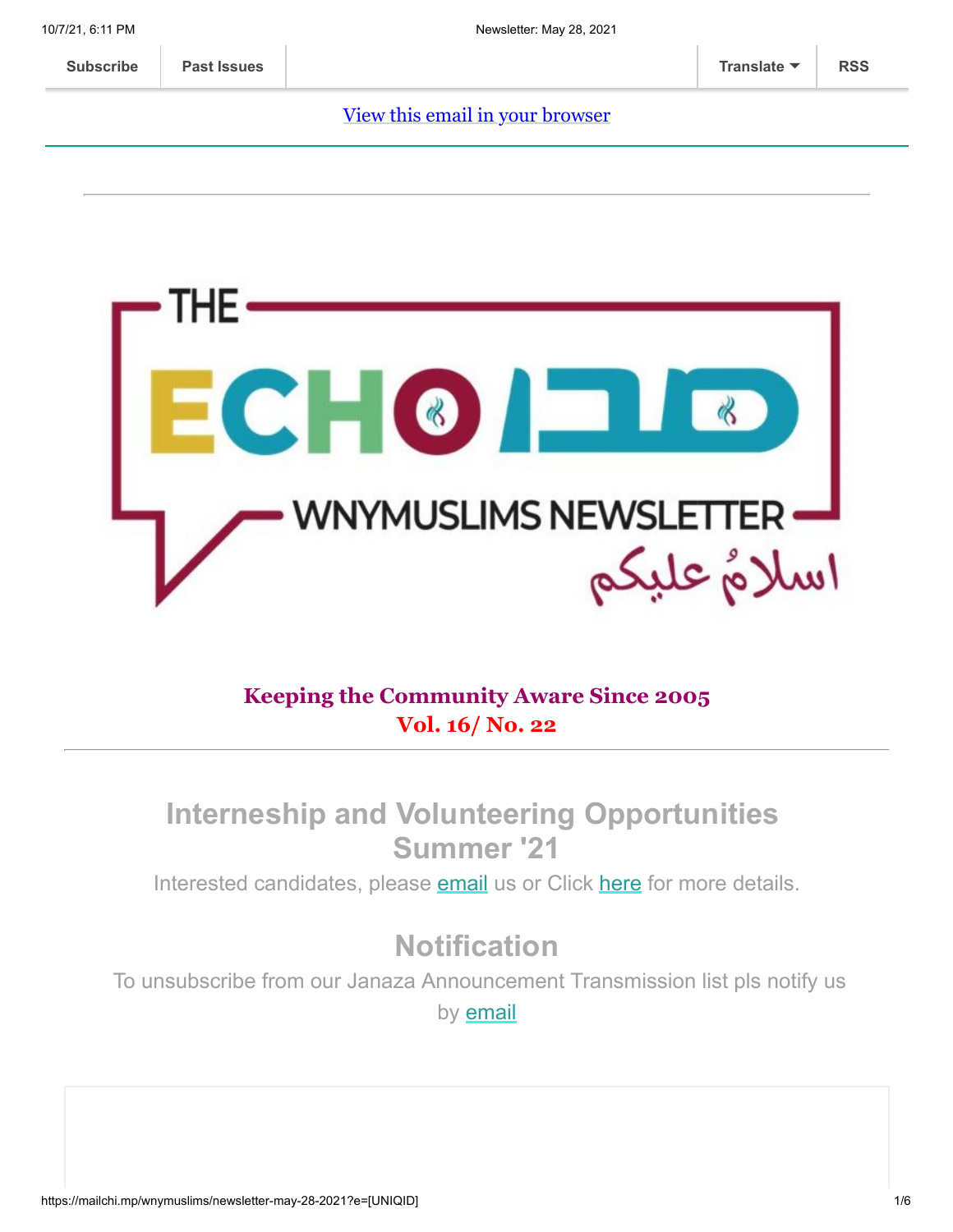

# Kitab-ud-Dua

We are humbly gratified to present our noble gesture, *A Collection of Supplications*, it is our sincere endeavor to express our gratitude towards The Almighty for all the blessings He bestowed upon us and to repent for our sins and to suppliantly pray to our Lord for the eradication of this prevailing pandemic from the face of the earth.

We highly appreciate our community's consistent support, which enabled us to have a strong foothold in the community. We pray that our persistent efforts with our meager resources be accepted by our Creator, and graciously request to everyone to keep us and our loved ones in your prayers as you benefit from this humble effort. May Allah reward you all for your noble actions, contributions and may keep you steadfast in the

path of your faith. Aameen.

**Please click on the thumbnail below for the PDF of the book**

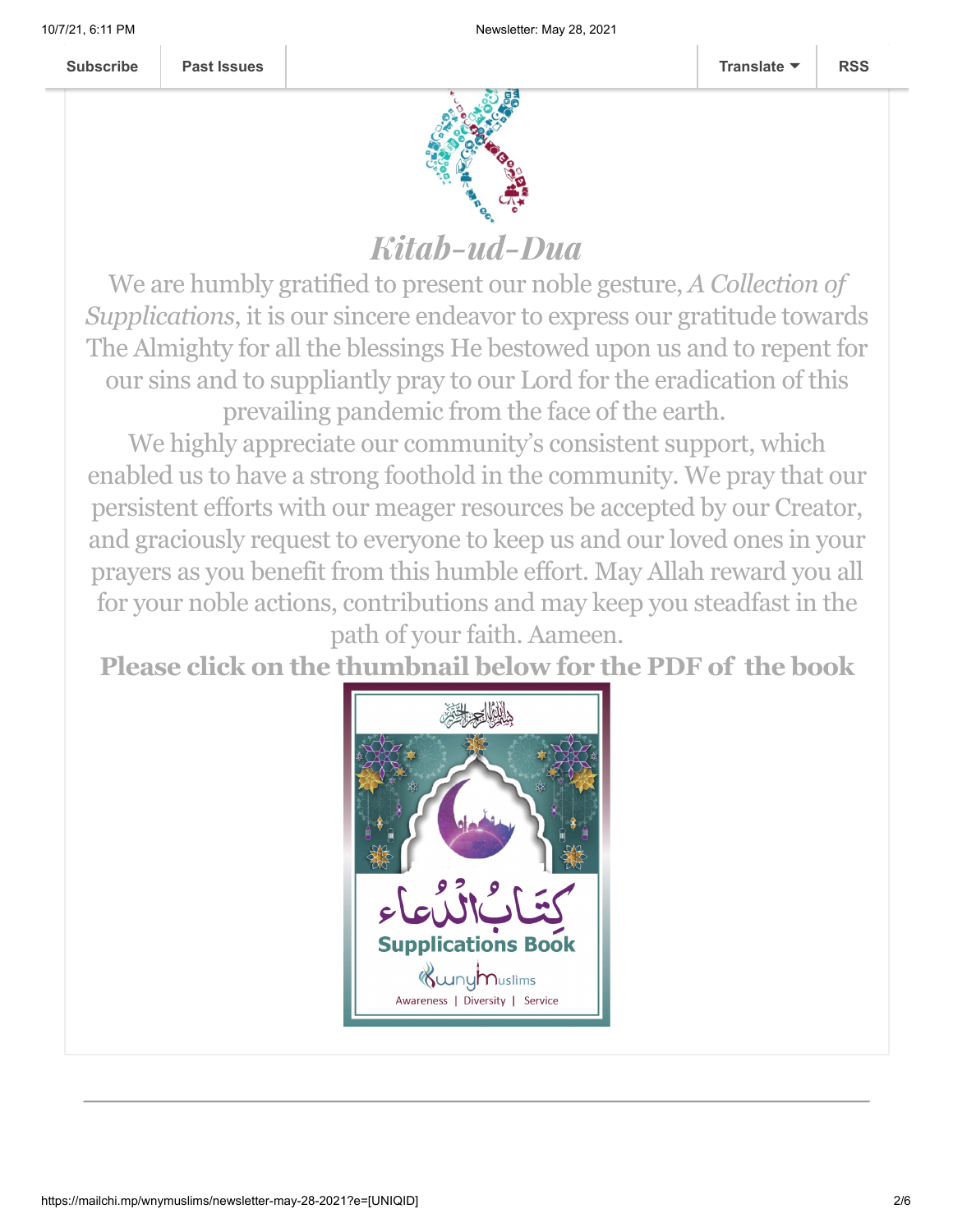

## **Muslim Students Association - University at Buffalo**

Please click [here](https://wnymuslims.org/event/the-msa-tribune/) for the

### **THE MSA TRIBUNE**

### **Issue No. 3 | Spring 2 0 2 1**

### **Mosques @ WNY**

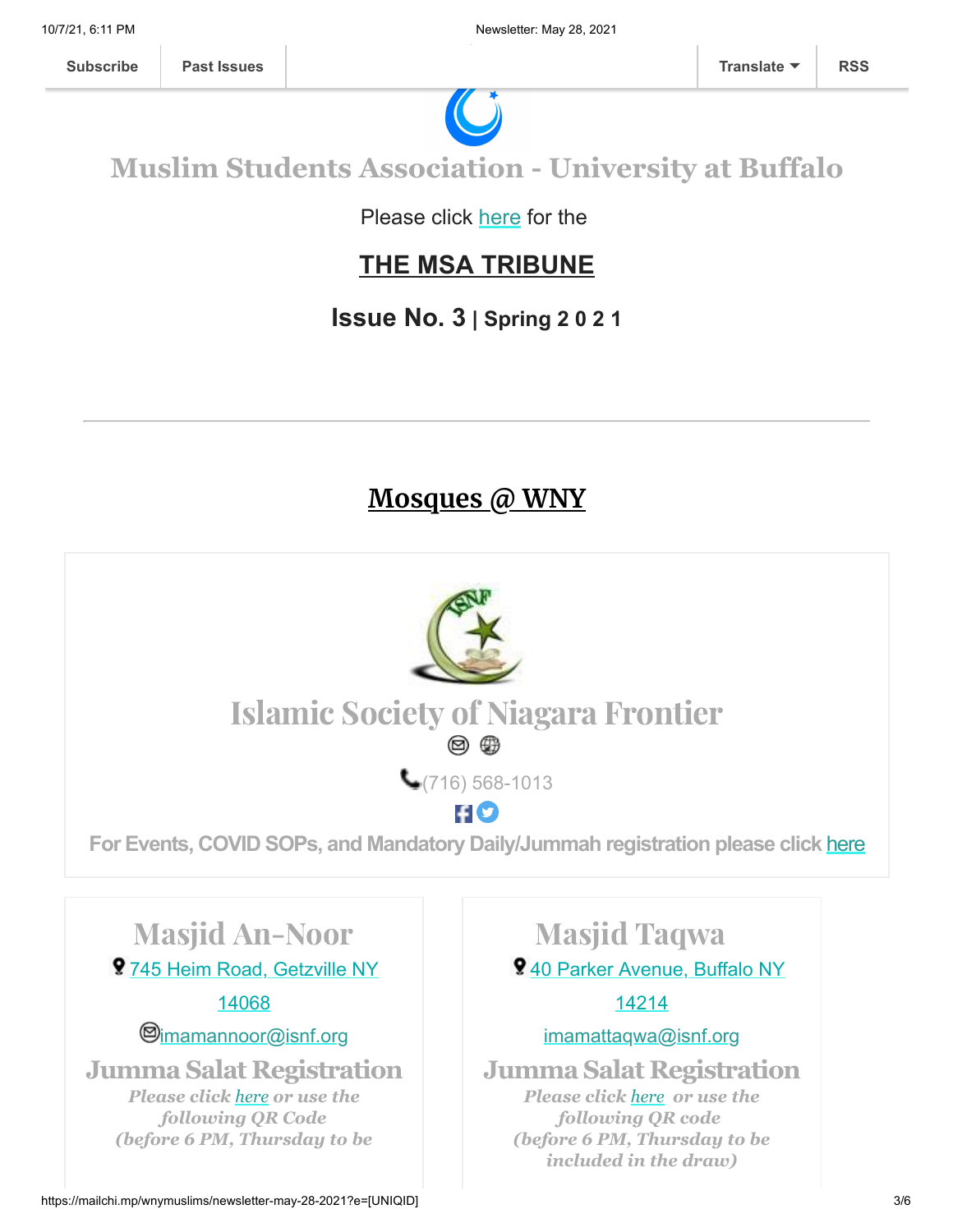



## **Muslim Society of Buffalo Jami Masjid**

#### 1957 [Genesee](https://www.google.com/maps/place/Universal+School/@42.9136906,-78.8116585,17z/data=!3m1!4b1!4m5!3m4!1s0x89d376b466438e9f:0xda418f4c41063eaf!8m2!3d42.9136906!4d-78.8094698) St, Buffalo, NY 14211

716-300-5040

### $@@H$

## **Announcements**

For the upcoming programs pls click here

### **Jami Masjid Jumuah Times starting 3/19\***

1st- 1:15pm 2nd- 1:50pm 3rd- 2:30pm For COVID-19 SOPs, please click **[here](https://jamimasjidbuffalo.com/?fbclid=IwAR0GxShgndrMmvntv1N2_4knDxllAYTIm1bTjRKtlv-C6O2uuMIBSK9UZX0)**

For the Prayer Schedule of WNY Major Mosques please click [here](https://wnymuslims.org/event/prayer-schedule-of-the-mosques-in-wny/)